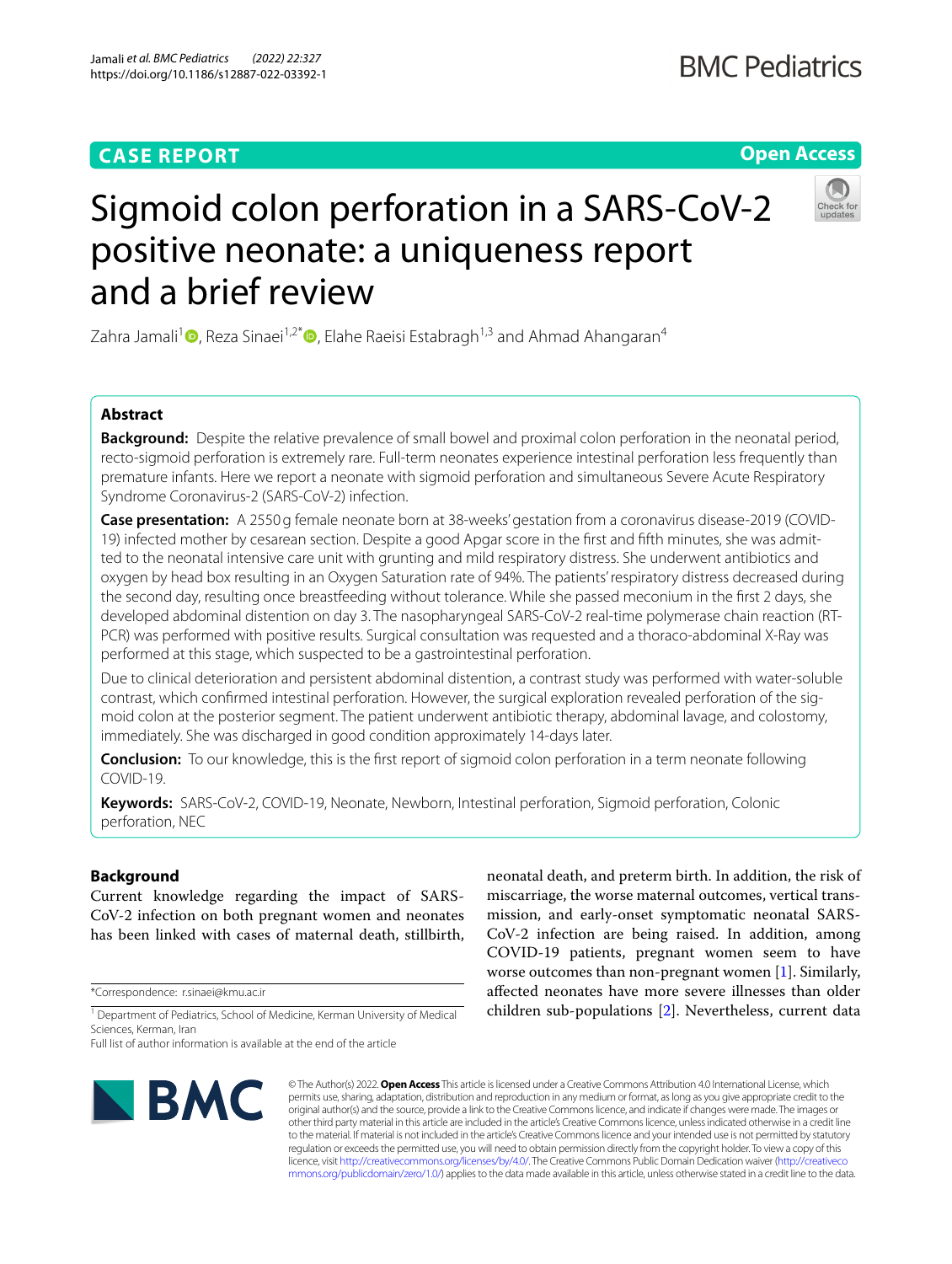show that most infected newborns are in the spectrum of asymptomatic to mild symptomatic cases [[3](#page-3-2)].

Although neonates may show more severe illness manifestations [\[4\]](#page-3-3), it is rarely reported that infected neonates with COVID-19 present with intestinal perforation (IP) [[5,](#page-3-4) [6](#page-3-5)].

The present study reports the rare presentation of early-onset sigmoid colon perforation in a term newborn with a positive SARS-CoV-2 RT-PCR test. The sigmoid colon is the terminal portion of the large intestine before reaching the rectum. Its location is usually in the pelvis. However, the perforation in this area is rare, and only a few cases of IP fall in full-term newborns out  $[7]$  $[7]$ . The presence of both of these two issues has made the recent report unique and interesting.

#### **Case presentation**

A 2550g term female newborn admitted to the Neonatal Intensive Care Unit (NICU) due to nasal faring, tachypnea, and mild subcostal retraction. She born at 38weeks of gestation and had a normal Apgar score in the frst and ffth minutes. She born by cesarean section to a 21-year-old primigravida woman. In the absence of a history of previous illnesses, the mother had a history of new-onset moderate COVID-19 infection from 10-days before delivery, which led to her hospitalization. She had fever, cough, and reduced oxygen percentage to 90% at this period. Nevertheless, her disease was managed with oxygen and supportive care without antiviral therapeutic agents. On physical examination, the neonate had mild respiratory distress and the heart rate, respiratory rate, and blood pressure were 137/min, 62/min, and 70/50mmHg, respectively. Oxygen saturation was 94% on oxygen, and the core temperature was 37°C. Sepsis screening including blood culture, chest X-Ray, and all related lab tests (Table [1\)](#page-2-0) was performed. The chest X-Ray was normal with no evidence of over or under aeration, prominent perihilar interstitial markings, opacifcation of the lung parenchyma, air-bronchogram, and pleural efusion. In addition, she evaluated for SARS-CoV-2 by RT-PCR, using the current pishtazteb kits, according to the manufacturer's protocol, with a positive result [\[8](#page-3-7)]. Empirical antibiotics (Ampicillin and Amikacins) started to treat possible early sepsis, and intravenous fuid of dextrose 10% in the water began as well.

The patients' respiratory distress decreased during the second day, resulting once breastfeeding without tolerance. While she passed meconium and did not vomit during the frst 48hours of her life, she developed abdominal distention on day 3.

Surgical consultation was requested and a thoracoabdominal X-Ray was performed which showed evidence of pneumoperitoneum (Fig. [1](#page-2-1) A). Subsequently, antibiotics were switched to cefotaxime (100mg/kg/day, divided in two doses), vancomycin (20mg/kg/day, divided in two doses), and metronidazole (15mg/kg stat, and then  $7.7 \text{ mg/kg/day}$ . The patient underwent an enema with a water-soluble contrast agent, which confrmed the diagnosis of intestinal perforation (Fig. [1](#page-2-1)  $B_1$ –<sub>2</sub>). However, the surgical exploration was performed on day 4 by a highly experienced pediatric surgeon. After washing the abdominal cavity which was contained a lot of digestive secretions and feces, the perforation site was found with difficulty in the posterior part of the sigmoid colon. The pediatric surgeon noticed this local perforation by passing normal saline through the gastric tract and seeing it exit at the sigmoid perforation site. A colostomy after resection was performed and the abdominal cavity was washed again. Two days after the colostomy, the patients' general condition improved and abdominal distention reduced. On the sixth day of birth, low-volume breast milk was started until was fully fed. Finally, in the absence of pathological evidence of Hirschsprung disease, the patient was discharged in good condition approximately 14-days after abdominal lavage and colostomy. At this time the urine investigation for Cytomegalovirus (CMV) by PCR was performed with negative results**.**

#### **Discussion and conclusions**

Although in preterm newborns, pneumoperitoneum is mostly due to necrotizing enterocolitis (NEC), in fullterm infants the etiologic factors are diferent. In term neonates, risk factors include asphyxia, congenital heart disease, congenital hypothyroidism, intrauterine growth retardation, polycythemia, blood exchange, umbilical artery catheterization, and to a less extent NEC. However, a clear etiological factor cannot be determined in colonic IP, a situation in which there is a focal intestinal perforation (FIP) unrelated to the NEC. Sometimes, it is difficult to distinguish between these two conditions  $[9]$  $[9]$  $[9]$ .

Historically, regardless of the route of viral transmission, cytomegalovirus has been implicated in such conditions [[10](#page-3-9)]. Similarly, Daley et al. reported a newborn with disseminated herpes simplex virus infection associated with hematochezia and late sigmoid colon perforation [[11\]](#page-3-10). Kora kaki et al. reported a case of a spontaneous, linear intestinal perforation in the transverse colon with urinary tract infection. In this case, none of the factors, which have previously been associated with IP, could be implicated. They suggested that FIP is possibly the result of infection [\[7](#page-3-6)].

The etiology and pathogenesis of FIP are still not clear. While hypoxia may lead to regional hypo perfusion and ischemia resulting in FIP [\[12](#page-4-0)], neither condition associated with perinatal asphyxia, nor any accompanying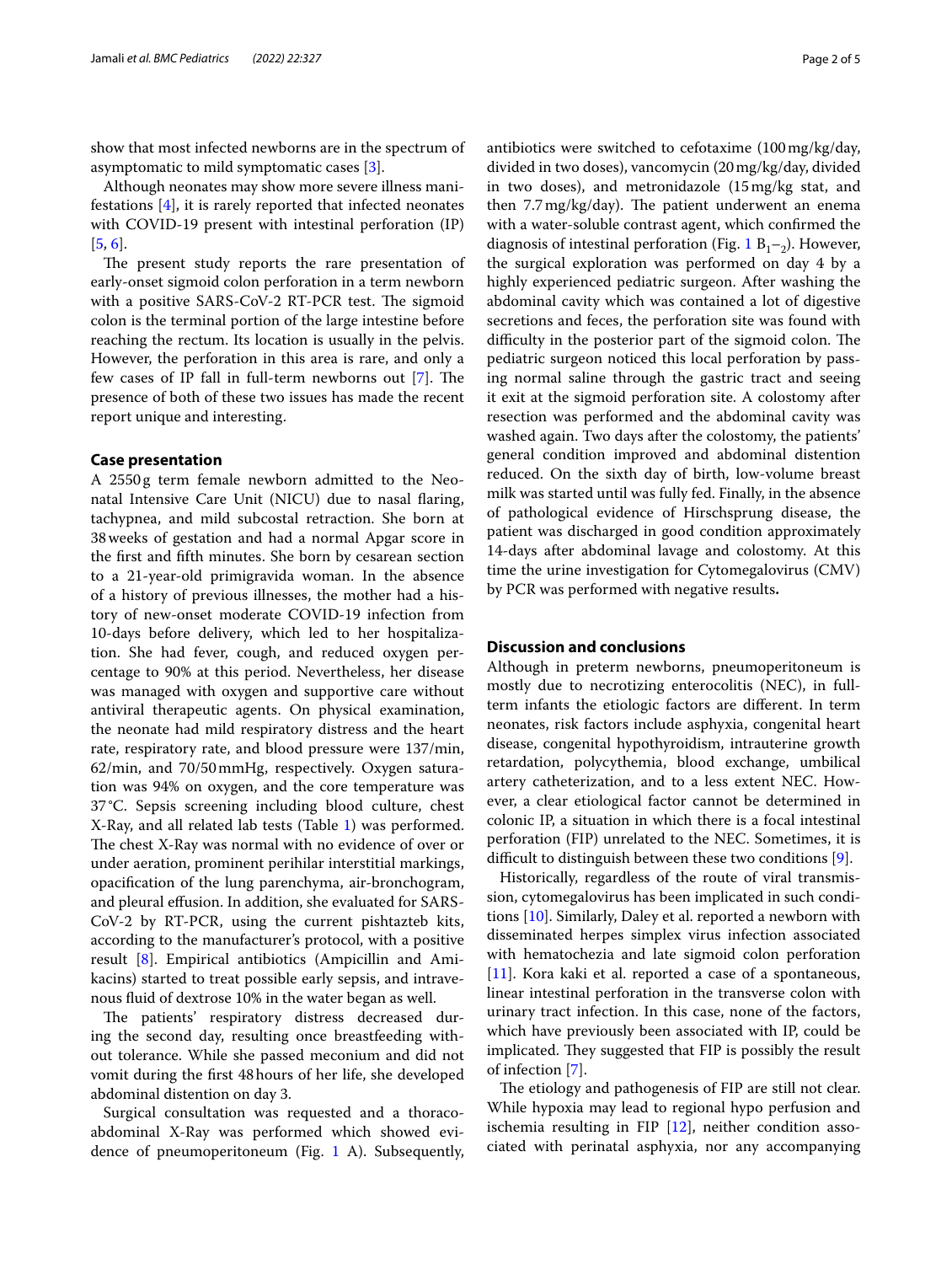<span id="page-2-0"></span>**Table 1** The results of laboratory investigations of the neonate (on day 1, except for the last three which were done later)

| <b>Laboratory Parameter</b>                 | <b>Normal value</b>                                                                                                                                                                                                                                                                                                                       | <b>Early Results</b>                                                                                                                                          |
|---------------------------------------------|-------------------------------------------------------------------------------------------------------------------------------------------------------------------------------------------------------------------------------------------------------------------------------------------------------------------------------------------|---------------------------------------------------------------------------------------------------------------------------------------------------------------|
| White Blood Cell (WBC) count                | $4.5 - 10.0 \times 10^3$ /UL                                                                                                                                                                                                                                                                                                              | $8.5 \times 10^{3}$                                                                                                                                           |
| Red Blood Cell (RBC) count                  | 4.2-5.4 $\times$ 10 <sup>6</sup> /UL                                                                                                                                                                                                                                                                                                      | $5.14 \times 10^{6}$                                                                                                                                          |
| Hemoglobin                                  | 12.0-16g/dL                                                                                                                                                                                                                                                                                                                               | 14.5                                                                                                                                                          |
| Mean Corpuscular volume (MCV)               | 110±15fL                                                                                                                                                                                                                                                                                                                                  | 93.4                                                                                                                                                          |
| Platelet count                              | 150-450 $\times$ 10 <sup>9</sup> /UL                                                                                                                                                                                                                                                                                                      | $271 \times 10^{9}$                                                                                                                                           |
| C-reactive Protein (CRP)                    | $<$ 5 mg/L                                                                                                                                                                                                                                                                                                                                | 104                                                                                                                                                           |
| Urea                                        | 15-45 mg/dL                                                                                                                                                                                                                                                                                                                               | 29                                                                                                                                                            |
| Creatinine                                  | $0.5 - 0.9$ mg/dL                                                                                                                                                                                                                                                                                                                         | 0.7                                                                                                                                                           |
| <b>Bili. Total</b>                          | $<$ 2.0 mg/dL                                                                                                                                                                                                                                                                                                                             | 2.6                                                                                                                                                           |
| <b>Bili. Direct</b>                         | $<$ 0.5 mg/dL                                                                                                                                                                                                                                                                                                                             | 1.1                                                                                                                                                           |
| Serum Albumin                               | $>4.0$ g/dL                                                                                                                                                                                                                                                                                                                               | 4.0                                                                                                                                                           |
| Blood glucose                               | $>45$ mg/dL                                                                                                                                                                                                                                                                                                                               | 76                                                                                                                                                            |
| Blood culture                               | No growth                                                                                                                                                                                                                                                                                                                                 | Negative                                                                                                                                                      |
| Nasal RT-PCR                                | Negative                                                                                                                                                                                                                                                                                                                                  | Positive                                                                                                                                                      |
| PH                                          | 7.35-7.45                                                                                                                                                                                                                                                                                                                                 | 7.48                                                                                                                                                          |
| HCO <sub>3</sub>                            | 22-28 meg/L                                                                                                                                                                                                                                                                                                                               | 18.2                                                                                                                                                          |
| PCO <sub>2</sub>                            | 35-45 mmHq                                                                                                                                                                                                                                                                                                                                | 24.2                                                                                                                                                          |
| Urine CMV PCR <sup>a</sup>                  | Negative                                                                                                                                                                                                                                                                                                                                  | Negative                                                                                                                                                      |
| Intraperitoneal fluid analysis <sup>b</sup> | -Appearance: clear<br>-Protein<3 g/dL (0.3-0.4)<br>-Albumin: Low<br>-Serum-ascites albumin gradient (SAAG) > 1.1 g/Dl is con-<br>sidered transudate.<br>-Cell count: Few (<80/µL), Lymphocyte dominant (85%)<br>- Glucose: Equal to the glucose level in the blood<br>-Fluid Lactate dehydrogenase (LDH)/Serum LDH < 0.6<br>(transudate). | - cloudy, contains feces<br>-Protein:3.5 g/dL<br>-Albumin:3.0 g/dL<br>$-SAAG < 1.1$<br>-WBC: 480 (PMN: 85%)<br>-Glucose:42 mg/dL<br>-Fluid LDH/serum LDH: NAC |
| Intraperitoneal fluid culture               | No growth                                                                                                                                                                                                                                                                                                                                 | Poly-microbial (Gram positive,<br>gram negative, and anaerobic<br>agents)                                                                                     |

<sup>a</sup> On day 14 <sup>b</sup> On day 4 <sup>c</sup> *NA* Not assessed

 $B<sub>2</sub>$ **Fig. 1** A Plain radiograph showing pneumoperitoneum. B<sub>1</sub>-<sub>2</sub>: water-soluble contrast enema, which indicated leakage of contrast (Arrowheads).

<span id="page-2-1"></span>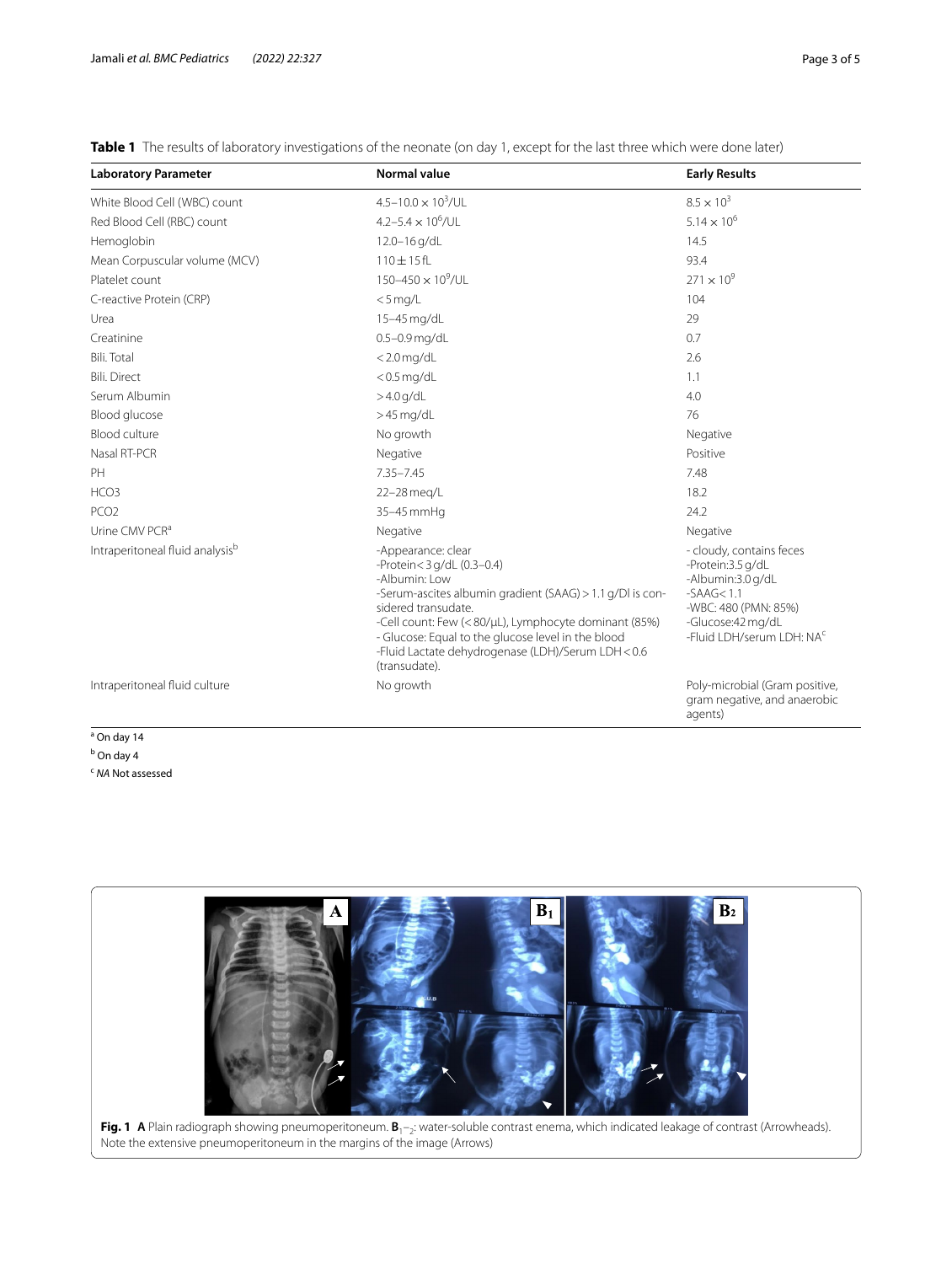symptoms such as heart, kidney, or brain involvement, was matched with this condition.

In this case, the patient was born to a mother with a SARS-CoV-2 infection. Both of them had positive SARS-COV-2 RT-PCR results. Similarly, Harahap et al. reported a premature twin FIP of ileum that was born from a SARS-CoV-2 positive mother, albeit with negative SARS-COV-2 RT-PCR in the neonate [[5\]](#page-3-4). Bindi et al. presented the case of a neonate that underwent abdominal surgery for IP on Meckel's diverticulum with positive SARS-CoV-2 infection. The neonate was a three-day-old male infant that was transferred to the Salesi Hospital, Italy, with a history of feeding intolerance, biliary gastric stagnation, and abdominal distension. Although the pharyngeal testing of the neonate for SARS-CoV-2 was positive on the second postoperative day, the maternal swab result was negative at this time [\[6](#page-3-5)].

As far as we know, our case is the third IP and the frst sigmoid perforation report among neonatal patients in the context of COVID-19. In contrast to the previous reports of FIP by Harahap et al., and Bindi et al., where both mother and neonate were not infected with SARS-CoV-2, our case is the frst report of sigmoid colon perforation in a term neonate with SARS CoV-2 infection.

The optimal surgical management of IP is still controversial. An exploratory laparotomy by resecting the bowl and primary peritoneal drainage are two current approaches, with no diference in outcome in one prospective randomized trial study  $[13]$  $[13]$ . We performed peritoneal drainage and prepared a colostomy with acceptable results. Altogether, early diagnosis, immediate surgery, and appropriate postoperative care were the crucial determinant of the short-term prognosis of this patient.

To our knowledge, this is the frst report of sigmoid colon perforation in a term neonate with a positive SARS-CoV-2 test, while the CMV test was negative and there were no other possibilities. In the absence of NEC and existing risk factors for the occurrence of spontaneous IP, the presence of SARS-CoV-2 can be considered as predisposing factors.

#### **Abbreviations**

COVID-19: Coronavirus disease-2019; IP: Intestinal perforation; ICU: Neonatal intensive care unit; NEC: Necrotizing enterocolitis; FIP: Focal intestinal perforation.

#### **Acknowledgments**

We thank all the medical staff members involved in this study.

#### **Authors' contributions**

RS and ZJ conceptualized and designed the study, drafted the initial manuscript, and reviewed and revised the manuscript. AA and ERE designed the data collection instruments, collected data, carried out the initial analyses, and reviewed and revised the manuscript. All authors approved the fnal manuscript as submitted and agree to be accountable for all aspects of the work.

#### **Funding** None.

#### **Availability of data and materials**

The datasets used and/or analyzed during the current study are available from the corresponding author on reasonable request.

#### **Declarations**

#### **Ethics approval and consent to participate**

Informed consent was received from all patients before starting the work and the study was approved by the ethics committee of Kerman University of Medical Sciences (Code: IR.KMU. REC.1399.132).

#### **Consent for publication**

Written informed consent was obtained from parents for publication of this case report and any accompanying images. A copy of the written consent is available for review by the Editor of this journal.

#### **Competing interests**

The authors declared no confict of interest.

#### **Author details**

<sup>1</sup> Department of Pediatrics, School of Medicine, Kerman University of Medical Sciences, Kerman, Iran. <sup>2</sup> Endocrinology and Metabolism Research Center, Institute of Basic and Clinical Physiology Sciences, Kerman University of Medical Sciences, Kerman, Iran. <sup>3</sup> Clinical Research Development Unit, Afzalipour Hospital, Kerman University of Medical Sciences, Kerman, Iran. <sup>4</sup>Department of Surgery, School of Medicine, Kerman University of Medical Sciences, Kerman, Iran.

#### Received: 3 November 2021 Accepted: 30 May 2022 Published online: 03 June 2022

#### **References**

- <span id="page-3-0"></span>1. Banerjee J, Mullins E, Townson J, Playle R, Shaw C, Kirby N, et al. Pregnancy and neonatal outcomes in COVID-19: study protocol for a global registry of women with suspected or confrmed SARS-CoV-2 infection in pregnancy and their neonates, understanding natural history to guide treatment and prevention. BMJ Open. 2021;11(1):e041247.
- <span id="page-3-1"></span>2. Sinaei R, Pezeshki S, Parvaresh S, Sinaei R. Why COVID-19 is less frequent and severe in children: a narrative review. World J Pediatr. 2021;17(1):10–20.
- <span id="page-3-2"></span>3. Sankaran D, Nakra N, Cheema R, Blumberg D, Lakshminrusimha S. Perinatal sars-cov-2 infection and neonatal covid-19: a 2021 update. NeoReviews. 2021;22(5):e284–e95.
- <span id="page-3-3"></span>4. Jamali Z, Dehghani F, Hosseininasab A. A case report of late-onset neonatal meningitis caused by SARS-CoV-2. Arch Pediatr Infect Dis. 2021;In Press(In Press):e113879.
- <span id="page-3-4"></span>5. Harahap A, Harianto A, Etika R, Utomo MT, Angelika D, Handayani KD, et al. Spontaneous ileum perforation in a premature twin with Coronavirus-19 positive mother. J Pediatr Surg Case Rep. 2021;67:101807.
- <span id="page-3-5"></span>6. Bindi E, Cruccetti A, Ilari M, Mariscoli F, Carnielli V, Simonini A, et al. Meckel's diverticulum perforation in a newborn positive to Sars-Cov-2. J Pediatr Surg Case Rep. 2020;62:101641.
- <span id="page-3-6"></span>7. Korakaki E, Manoura A, Hatzidaki E, Arbiros J, Vlahakis J, Valari V, et al. Spontaneous intestinal perforation in a full-term infant: association with infection. Minerva Pediatr. 2003;55(3):289–92.
- <span id="page-3-7"></span>8. COVID-19 One-Step RT-PCR – Pishtazteb Diagnostics 2021 Available from: [http://pishtazteb.com/en/products/molecular-kits/](http://pishtazteb.com/en/products/molecular-kits/covid-19-one-step-rt-pcr/) [covid-19-one-step-rt-pcr/](http://pishtazteb.com/en/products/molecular-kits/covid-19-one-step-rt-pcr/).
- <span id="page-3-8"></span>9. Saraç F, Ataoğlu E, Tatar C, Hatipoğlu HU, Abbasoğlu L. Neonatal colonic perforation. Turk J Surg/Ulusal cerrahi dergisi. 2015;31(1):44.
- <span id="page-3-9"></span>10. Morimoto M, Sawada H, Yodoya N, Ohashi H, Toriyabe K, Hanaki R, et al. Refractory Ileal perforations in a cytomegalovirus-infected premature neonate resolved after ganciclovir therapy. Front Pediatr. 2020;8:352.
- <span id="page-3-10"></span>11. Daley AJ, Craven P, Holland AJ, Jones CA, Badawi N, Isaacs D. Herpes simplex virus colitis in a neonate. Pediatr Infect Dis J. 2002;21(9):887–8.